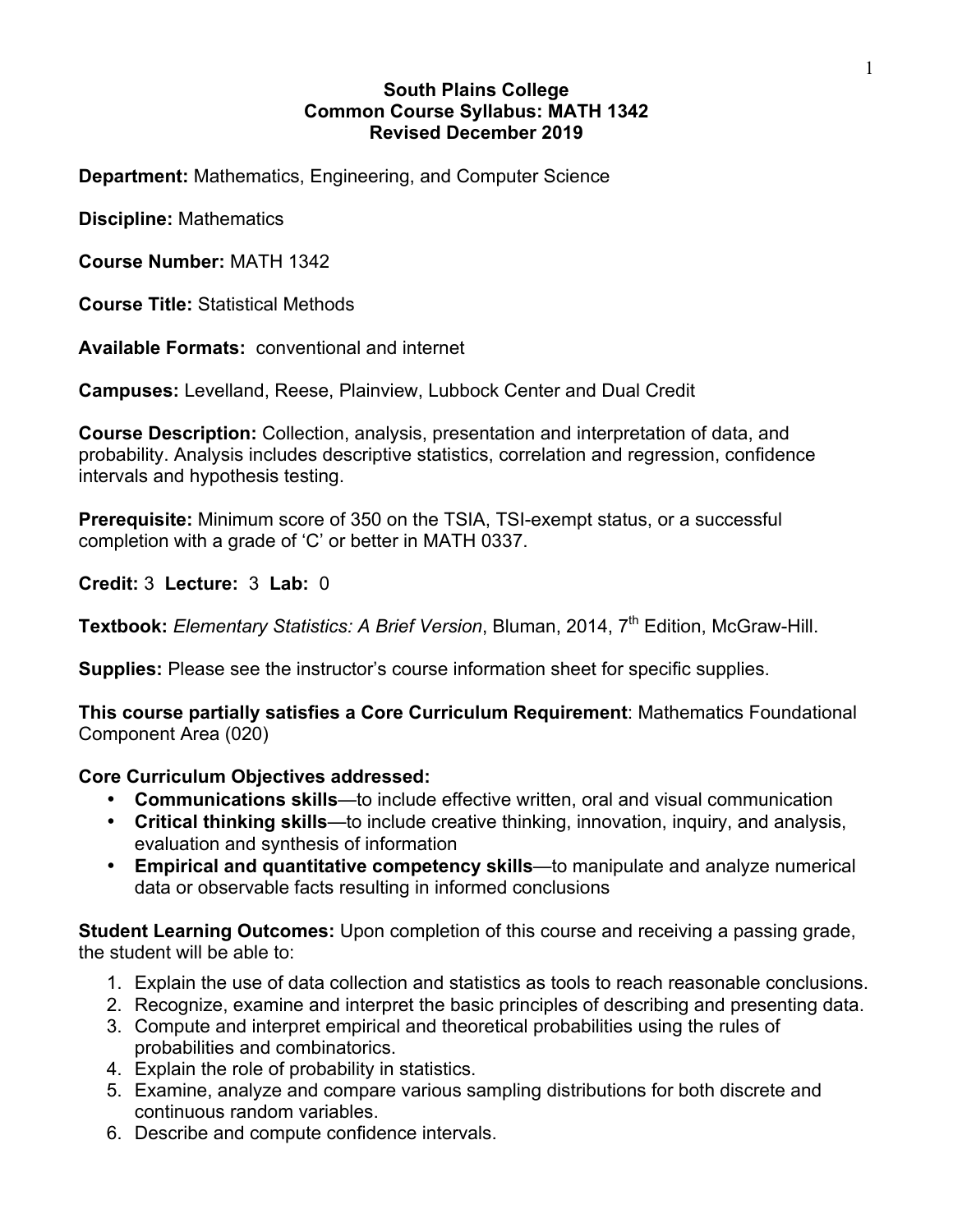- 7. Solve linear regression and correlation problems.
- 8. Perform hypothesis testing using statistical methods.

**Student Learning Outcomes Assessment:** A pre- and post-test questions will be used to determine the extent of improvement that the students have gained during the semester

**Course Evaluation:** There will be departmental final exam questions given by all instructors.

**Attendance Policy:** Attendance and effort are the most important activities for success in this course. Records of your attendance are maintained throughout the semester. Five (5) absences, *for any reason*, are allotted to the student for the semester. Tardies count as onehalf (1/2) of an absence. Tardies will be applied for consistently being late to class, as deemed by the instructor and leaving class early. If this number is exceeded, the instructor has the right to drop you with a grade of F or an X, depending on their discretion.

Plagiarism violations include, but are not limited to, the following:

- 1. Turning in a paper that has been purchased, borrowed, or downloaded from another student, an online term paper site, or a mail order term paper mill;
- 2. Cutting and pasting together information from books, articles, other papers, or online sites without providing proper documentation;
- 3. Using direct quotations (three or more words) from a source without showing them to be direct quotations and citing them; or
- 4. Missing in-text citations.

Cheating violations include, but are not limited to, the following:

- 1. Obtaining an examination by stealing or collusion;
- 2. Discovering the content of an examination before it is given;
- 3. Using an unauthorized source of information (notes, textbook, text messaging, internet, apps) during an examination, quiz, or homework assignment;
- 4. Entering an office or building to obtain an unfair advantage;
- 5. Taking an examination for another;
- 6. Altering grade records;
- 7. Copying another's work during an examination or on a homework assignment;
- 8. Rewriting another student's work in Peer Editing so that the writing is no longer the original student's;
- 9. Taking pictures of a test, test answers, or someone else's paper.

**Student Code of Conduct Policy**: Any successful learning experience requires mutual respect on the part of the student and the instructor. Neither instructor nor student should be subject to others' behavior that is rude, disruptive, intimidating, aggressive, or demeaning**.** Student conduct that disrupts the learning process or is deemed disrespectful or threatening shall not be tolerated and may lead to disciplinary action and/or removal from class.

**Diversity Statement:** In this class, the teacher will establish and support an environment that values and nurtures individual and group differences and encourages engagement and interaction. Understanding and respecting multiple experiences and perspectives will serve to challenge and stimulate all of us to learn about others, about the larger world and about ourselves. By promoting diversity and intellectual exchange, we will not only mirror society as it is, but also model society as it should and can be.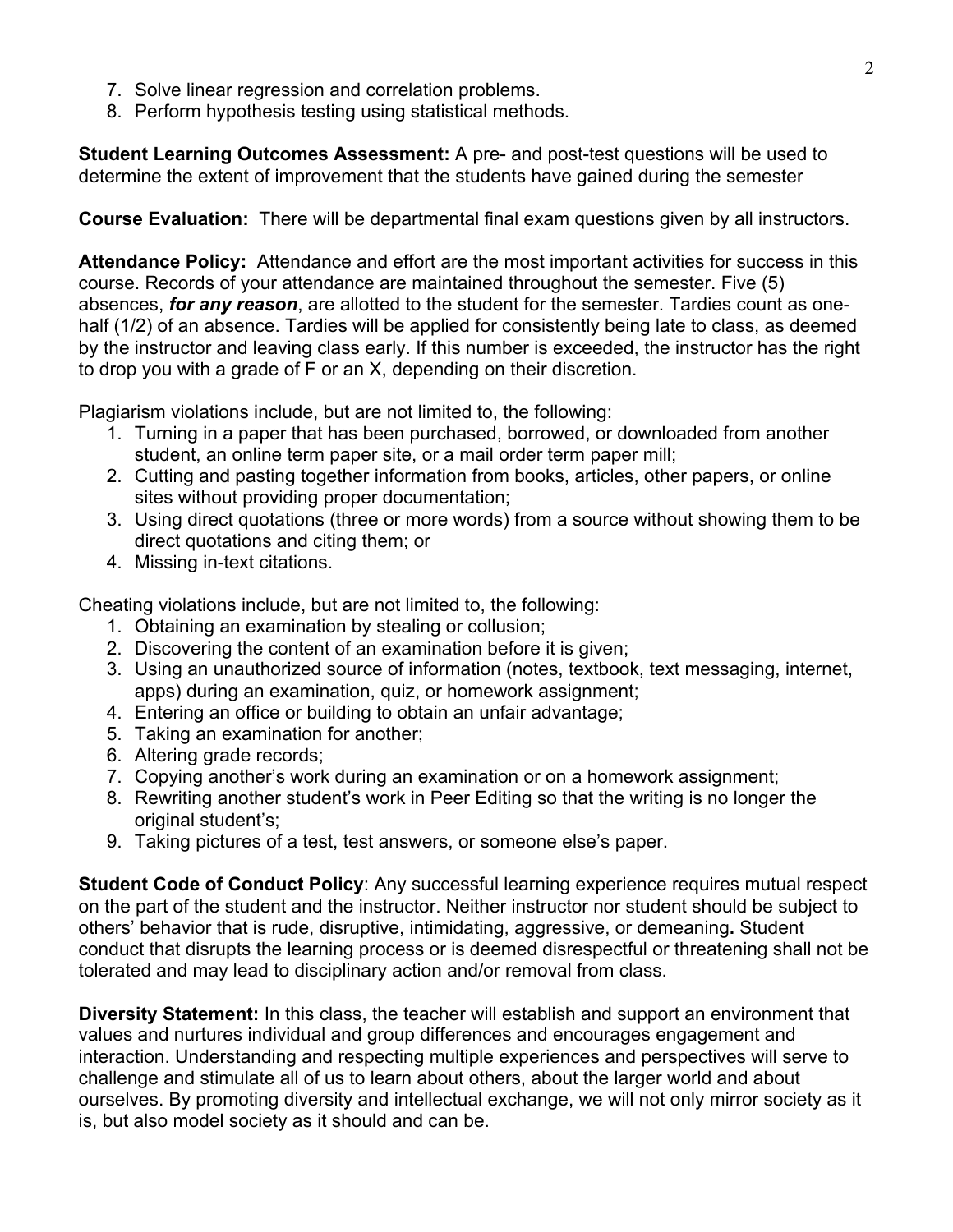**Disability Statement:** Students with disabilities, including but not limited to physical, psychiatric, or learning disabilities, who wish to request accommodations in this class should notify the Disability Services Office early in the semester so that the appropriate arrangements may be made. In accordance with federal law, a student requesting accommodations must provide acceptable documentation of his/her disability to the Disability Services Office. For more information, call or visit the Disability Services Office at Levelland (Student Health & Wellness Office) 806-716-2577, Reese Center (Building 8) 806-716-4675, or Plainview Center (Main Office) 806-716-4302 or 806-296-9611.

**Nondiscrimination Policy:** South Plains College does not discriminate on the basis of race, color, national origin, sex, disability or age in its programs and activities. The following person has been designated to handle inquiries regarding the non-discrimination policies: Vice President for Student Affairs, South Plains College, 1401 College Avenue, Box 5, Levelland, TX 79336. Phone number 806-716-2360.

**Title IX Pregnancy Accommodations Statement:** If you are pregnant, or have given birth within six months, Under Title IX you have a right to reasonable accommodations to help continue your education. To activate accommodations you must submit a Title IX pregnancy accommodations request, along with specific medical documentation, to the Director of Health and Wellness. Once approved, notification will be sent to the student and instructors. It is the student's responsibility to work with the instructor to arrange accommodations. Contact the Director of Health and Wellness at 806-716-2362 or email cgilster@southplainscollege.edu for assistance.

**Campus Concealed Carry**: Texas Senate Bill - 11 (Government Code 411.2031, et al.) authorizes the carrying of a concealed handgun in South Plains College buildings only by persons who have been issued and are in possession of a Texas License to Carry a Handgun. Qualified law enforcement officers or those who are otherwise authorized to carry a concealed handgun in the State of Texas are also permitted to do so. Pursuant to Penal Code (PC) 46.035 and South Plains College policy, license holders may not carry a concealed handgun in restricted locations. For a list of locations and Frequently Asked Questions, please refer to the Campus Carry page at: http://www.southplainscollege.edu/campuscarry.php Pursuant to PC 46.035, the open carrying of handguns is prohibited on all South Plains College campuses. Report violations to the College Police Department at 806-716-2396 or 9-1-1.

**SPC Bookstore Price Match Guarantee Policy:** If you find a lower price on a textbook, the South Plains College bookstore will match that price. The difference will be given to the student on a bookstore gift certificate! The gift certificate can be spent on anything in the store.

If students have already purchased textbooks and then find a better price later, the South Plains College bookstore will price match through the first week of the semester. The student must have a copy of the receipt and the book has to be in stock at the competition at the time of the price match.

The South Plains College bookstore will happily price match BN.com & books on Amazon noted as *ships from and sold by Amazon.com*. Online marketplaces such as *Other Sellers* on Amazon, Amazon's Warehouse Deals, *fulfilled by* Amazon, BN.com Marketplace, and peer-topeer pricing are not eligible. They will price match the exact textbook, in the same edition and format, including all accompanying materials, like workbooks and CDs.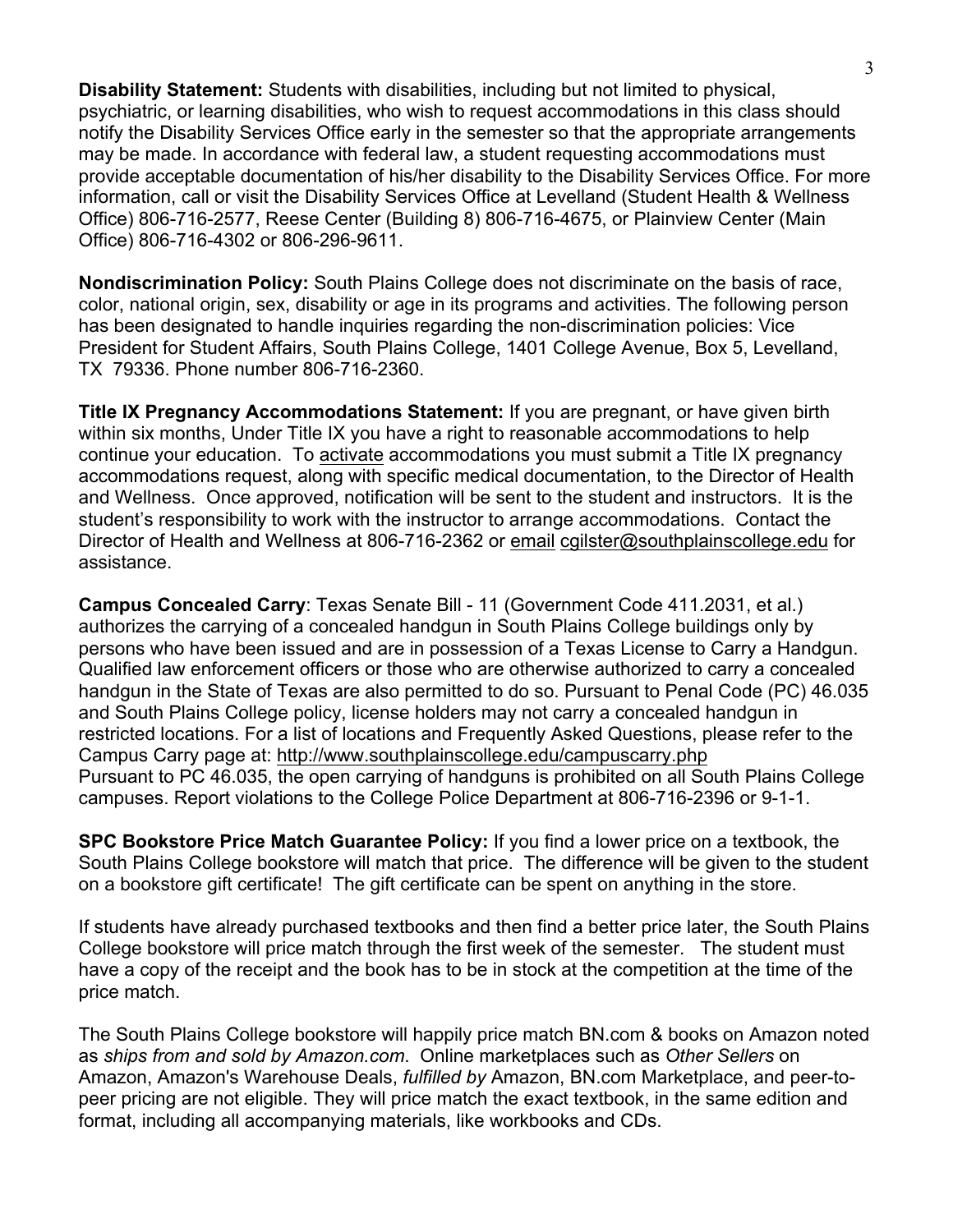A textbook is only eligible for price match if it is in stock on a competitor's website at time of the price match request. Additional membership discounts and offers cannot be applied to the student's refund.

Price matching is only available on in-store purchases. Digital books, access codes sold via publisher sites, rentals and special orders are not eligible. Only one price match per title per customer is allowed.

Note: The instructor reserves the right to modify the course syllabus and policies, as well as notify students of any changes, at any point during the semester.

### Math 1342– Statistical Methods (3:3:0) Course Syllabus Spring 2020

**Instructor:** Diane Eagle **Office:** 215A, Reese Campus, building 2 **Phone:** 806-716-2736 **E-mail:** deagle@southplainscollege.edu

#### **Office Hours:**

| Mondav          | Tuesday         | Wednesdav       | <b>Thursday</b> | Friday         |  |
|-----------------|-----------------|-----------------|-----------------|----------------|--|
| $10:30 - 11:00$ | $10.30 - 11.00$ | $10:30 - 11:00$ | $10:30 - 11:00$ |                |  |
| $1:30 - 3:00$   | $4:00 - 5:30$   | $1:30 - 3:00$   | $4:00 - 5:30$   | By appointment |  |

**Supplies:** Pencils, paper, straightedge, graph paper, and a scientific calculator (a graphing calculator is not necessary.) Calculators on cell phones, tablets, or other electronic devices will **NOT** be allowed during tests or in-class assignments. The required textbook is also available on reserve in the SPC libraries.

**Course Evaluation:** Your final grade will be determined by the average of 3 major tests (300 points) the comprehensive final exam (100 points) and daily homework assignments (100 points.) A total of 500 points are possible. The number of points earned will follow the grading scale below:

| <b>Grading Scale:</b> | $\mathsf{A}$  | 90 to 100    | 448 to 500 points |
|-----------------------|---------------|--------------|-------------------|
|                       | В             | 80 to 89     | 398 to 447 points |
|                       | $\mathcal{C}$ | 70 to 79     | 348 to 397 points |
|                       | $\mathbf{D}$  | $60$ to $69$ | 298 to 347 points |
|                       | н.            | Below 60     | $0$ to 297 points |

**Exams:** Dates for the 3 major tests and comprehensive final exam are listed on the calendar. **There are NO makeup tests!** If you miss one of the 3 major tests, your final exam will count twice to replace the missing grade. A second missed test will be averaged as a zero. The final exam grade (if higher) will also replace the lowest major exam grade; however, if the final exam is lower than any of the 3 major exam grades, then it will only count once in the course average. **Use of a cell phone during any exam will result in a grade of zero.**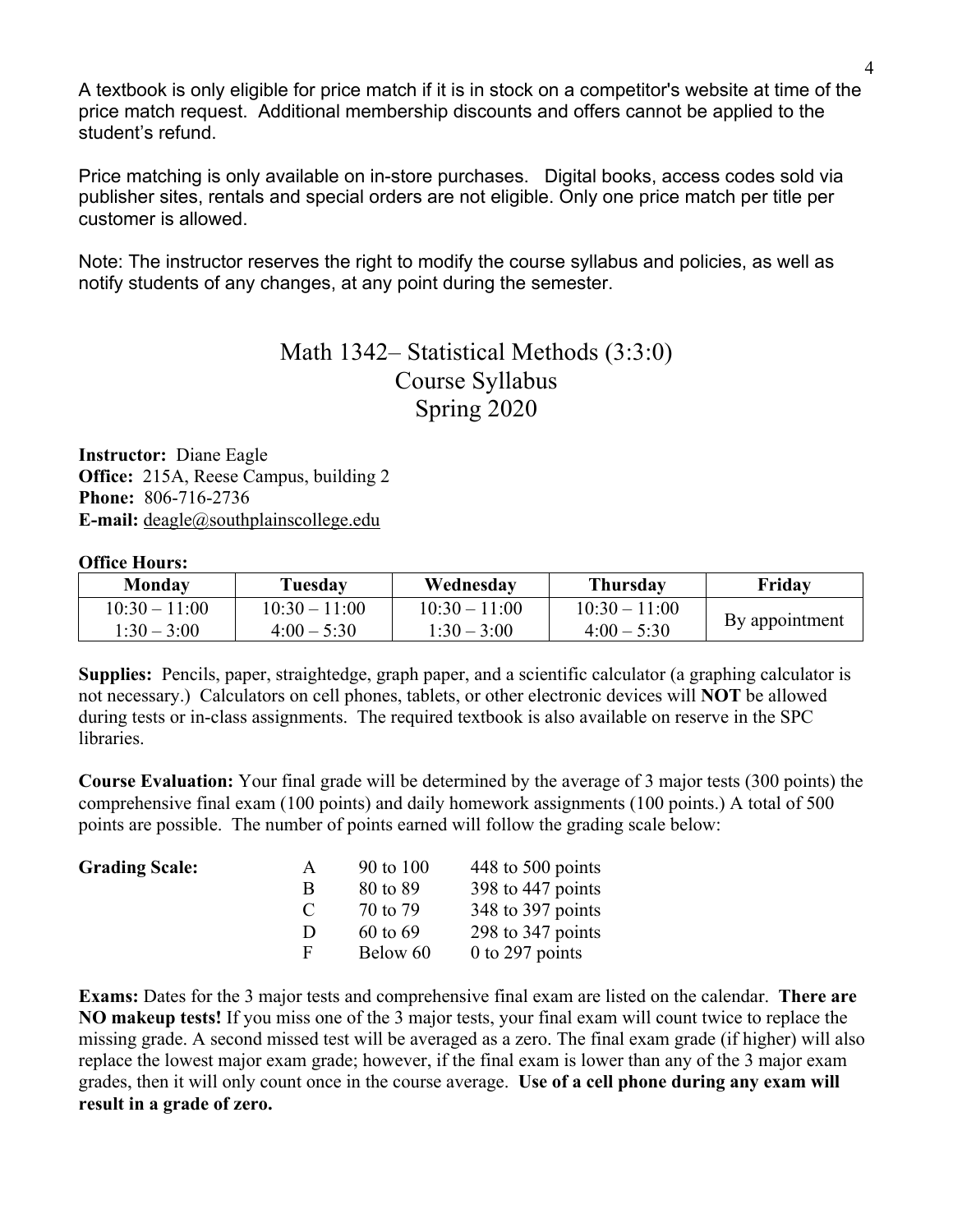**Tutoring:** Students can obtain free tutoring in room M116 in the math building on the South Plains Campus in Levelland or in Building 2 at the Reese Center. Tutoring schedules will be posted on campus. Please remember to sign in when you seek the help of a tutor in each of these places.

**Homework Assignments:** Consistently working problems reinforces the skills and concepts presented, and is essential for success in this course. In addition, many test questions come directly from the assigned problems and examples worked in class. Focus your effort on being able to complete the problems without any outside resources. Homework assignments will be collected the following class period and select problems graded. **All steps/work must be shown** and the answer clearly indicated to receive credit. Do not submit "answer sheets." **Absolutely NO late homework assignments will be accepted.** Homework grades comprise 20% of your overall average.

**Bonus Points:** Students will have the opportunity to make corrections on **one** test (final exam not included) of their choosing, for up to 50% of the points missed. Corrections are due the following class period after the test is handed back. Test corrections must have complete and correct solutions and be turned in on a separate sheet of paper **with** the exam.

**Additional Resources:** Blackboard is the online management system used for this course. Your grades, along with the course syllabus, handouts, reviews, and other resources can all be accessed through Blackboard. PowerPoint slides accompanying this textbook are available on Blackboard and handouts may be printed. Opportunities for additional points are occasionally posted. **Be sure to check Blackboard and your SPC email account regularly for class announcements and updates.**

**Attendance Policy:** Attendance will be taken every class period. Students who arrive late, leave early, sleep during class, or **access their cell phones during class,** may be counted absent. Whenever absences become excessive and, in the instructor's opinion, minimum course objectives cannot be met due to absences, the student will be withdrawn from the course. **Any student who misses 3 consecutive classes or exceeds 5 absences throughout the semester will be administratively dropped and receive a grade of X or F.** Students wishing to drop this class must see the registrar by Thursday, April 23, 2020 to officially withdraw and receive a grade of W.

**Classroom Civility:** Students are expected to be respectful of their fellow classmates and maintain a classroom environment that is conducive to learning. Turn off all cell phones and other electronic devices **before** entering the classroom. **Use of cell phones during class will not be tolerated! You will receive ONE verbal warning, after which you will be asked to leave and receive a zero for that day's assignment.** Refrain from using offensive language, talking loudly or off-topic, working on outside assignments, chewing tobacco products, or otherwise being disruptive in class. Food and/or drinks are NOT allowed in the classroom.

**Academic Honesty:** Students are expected to uphold the ideas of academic honesty. Academic dishonesty includes, but is not limited to, cheating on tests, collaborating with another student during a test, copying another student's work, using materials not authorized, and plagiarism (refer to page 1.) **Use of a graphing calculator, cell phone, or other electronic devices or apps during any in-class assignment or exam will result in a grade of zero.** Leaving the classroom during an exam will not be permitted. Students who do not follow the academic honesty policy will receive a grade of zero for the assignment, and may be dropped from the course with an F, or face possible suspension from the college.

**Email:** Your SPC email account will be used for all correspondence and notifications. When emailing me, be sure to include your name and course section. Provide problem/page numbers or a screen shot.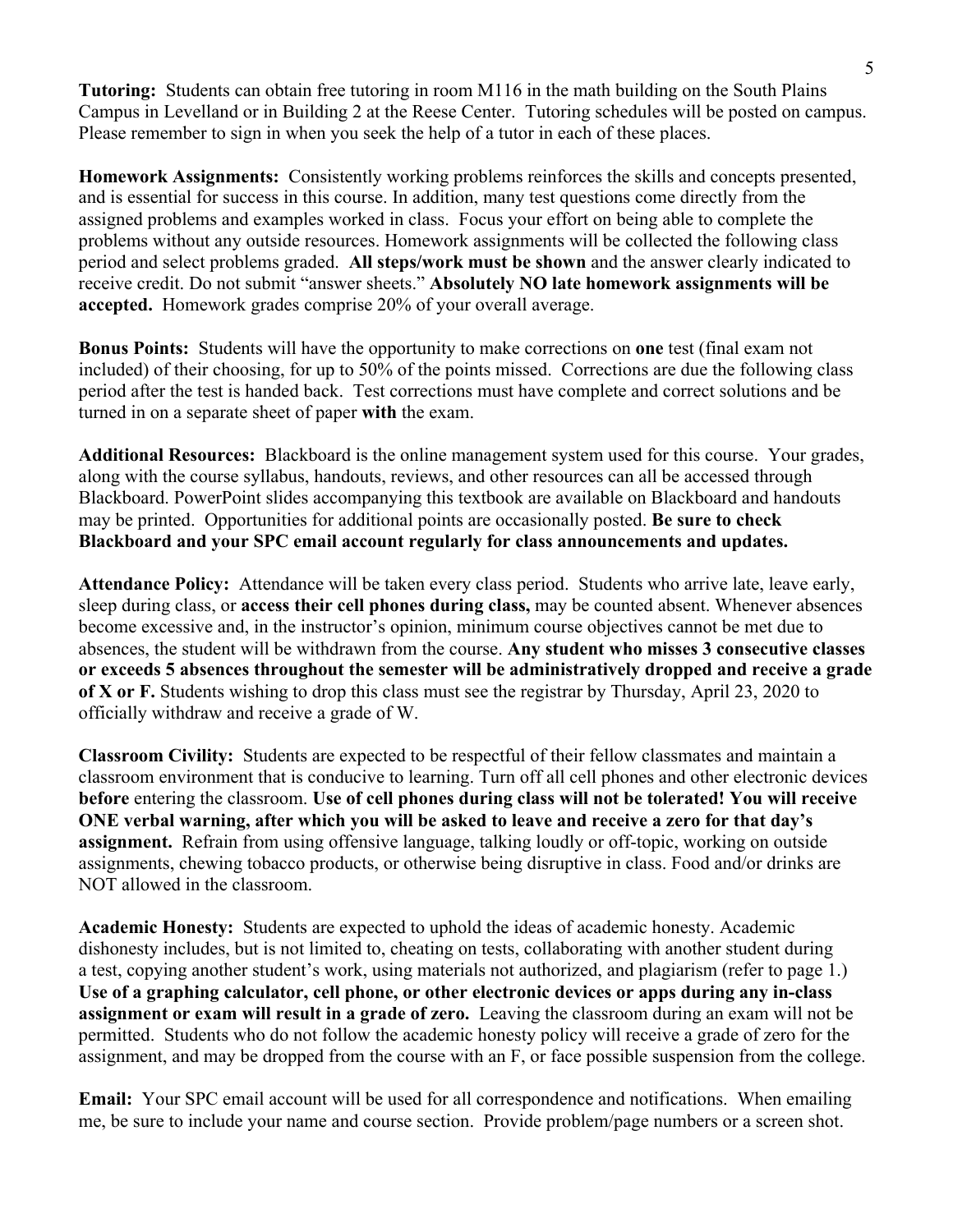# **MATH 1342.201– SPRING 2020**

| Week                                          | <b>Monday</b> |                                                                   | Wednesday |                                                            |  |
|-----------------------------------------------|---------------|-------------------------------------------------------------------|-----------|------------------------------------------------------------|--|
| $\mathbf{1}$                                  | Jan. 13       | Syllabus, Chapter 1                                               | Jan. 15   | Chapter 1 (cont.)                                          |  |
| $\overline{2}$                                | Jan. 20       | <b>Martin Luther King Day</b>                                     | Jan. 22   | 2.1 p. 51 1–12 all, 15–24 by $3's$                         |  |
| $\mathbf{3}$                                  | Jan. 27       | 2.2 p. 65 2, 6, 8, 12, 14, 16<br>2.3 p. 90 4, 8, 10, 12, 14, 18   | Jan. 29   | 3.1 p. 130 2–30 by 4's                                     |  |
| $\overline{\mathbf{4}}$                       | Feb. 3        | 3.2 p. 151 6, 10, 12, 14, 20, 24, 30                              | Feb. 5    | 3.3 p. 167 12, 14, 16, 22–30 even<br>3.4 p. 180 8–14 evens |  |
| 5                                             | Feb. 10       | 4.1 p. 206 10–40 evens                                            | Feb. 12   | TEST $1$ – chapters $1, 2, 3$                              |  |
| 6                                             | Feb. 17       | 4.2 p. 214 $6-26$ evens                                           | Feb. 19   | 4.3 p. 230 6–50 by 4's                                     |  |
| $\overline{7}$                                | Feb. 24       | 4.4 p. 243 4–64 by 4's<br>4.5 p. 253 4–14 evens                   | Feb. 26   | 5.1 p. 271 7-12 all<br>5.2 p. 280 2–14 evens, 18           |  |
| 8                                             | Mar. 2        | 5.3 p. 291 4–32 by 4's                                            | Mar. 4    | 6.1 p. 314 8–40 by 4's 41–50 all                           |  |
| 9                                             | Mar. 9        | 6.2 p. 329 2–30 by 4's                                            | Mar. 11   | TEST $2$ – chapters 4, 5, 6.1                              |  |
| <b>Spring Break March 16 through March 20</b> |               |                                                                   |           |                                                            |  |
| 10                                            | Mar. 23       | 6.3 p. 344 8–24 evens                                             | Mar. 25   | 7.1 p. 371 10–26 evens<br>7.2 p. 379 6–16 evens            |  |
| 11                                            | Mar. 30       | 7.3 p. 387 4–20 by 4's                                            | Apr. $1$  | 8.1 p. 418 11–14 all                                       |  |
| 12                                            | Apr. $6$      | 8.2 p. 427 2–22 evens, omit 18<br>8.3 p. 441 7, 8, 13, 14, 18, 19 | Apr. 8    | 8.4 p. 449 6–20 evens                                      |  |
| 13                                            | Apr. 13       | <b>Easter</b>                                                     |           | TEST $3$ – chapters 6, 7, 8                                |  |
| 14                                            | Apr. 20       | 9.1 p. 484 $6-14$ evens<br>9.2 p. 493 4, 8, 12, 16                | Apr. 22   | 2.4 p. 102 6, 8, 10, 12<br>10.1 p. 553 TBA                 |  |
| 15                                            | Apr. 27       | 10.2 p. 561 TBA<br>10.3 p. 580 TBA                                |           | <b>REVIEW</b>                                              |  |
| 16                                            | May 4         | <b>FINAL EXAM</b><br>$10:15$ am $-12:15$ pm                       | May 6     | <b>NO CLASS</b>                                            |  |

**\*\*\*Last day to drop is Thursday, April 23, 2020\*\***